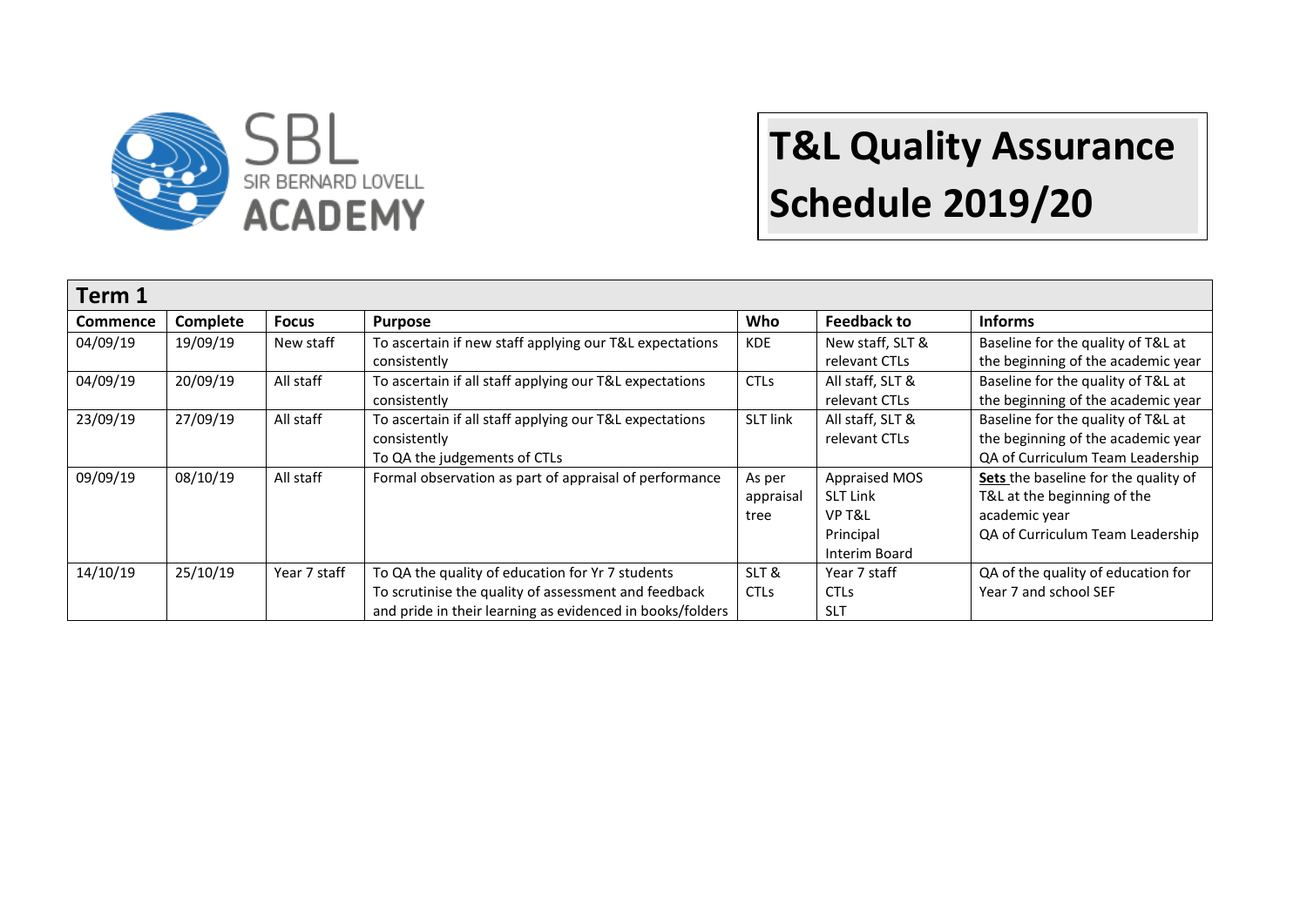

| Term 2          |          |                                                                                           |                                                                                                                                                                                                                |                                                       |                                                                                                                                                                   |                                                                                                                                                                                                   |  |
|-----------------|----------|-------------------------------------------------------------------------------------------|----------------------------------------------------------------------------------------------------------------------------------------------------------------------------------------------------------------|-------------------------------------------------------|-------------------------------------------------------------------------------------------------------------------------------------------------------------------|---------------------------------------------------------------------------------------------------------------------------------------------------------------------------------------------------|--|
| <b>Commence</b> | Complete | <b>Focus</b>                                                                              | <b>Purpose</b>                                                                                                                                                                                                 | Who                                                   | <b>Feedback to</b>                                                                                                                                                | <b>Informs</b>                                                                                                                                                                                    |  |
| 06/11/19        | 08/11/19 | Yr 7 PP<br>students<br>QA<br>application of<br>Assessment &<br>Feedback<br>Policy         | To QA the quality of<br>education for Yr 7 Pupil<br><b>Premium students</b><br>To scrutinise the quality of<br>assessment and feedback<br>and pride in learning as<br>evidenced in books/folders               | SLT & CTLs                                            | CTLs in CTL Briefing<br>$\bullet$<br>CTLs (Individual) in line<br>management meeting $-$<br>to inform subsequent<br>monitoring of teams and<br>evidence of impact | QA overview of the<br>$\bullet$<br>quality of education for<br><b>Year 7 Pupil Premium</b><br>students<br>School SEF and SIP<br>$\bullet$                                                         |  |
| 18/11/19        | 29/11/19 | All Curriculum<br><b>Teams</b>                                                            | To ascertain if all staff<br>applying T&L expectations<br>and the Pupil Premium<br>Strategy to apply<br>expectations and strategies<br>for quality first teaching<br>consistently in every lesson              | <b>SLT Line</b><br>Manager for<br>Curriculum<br>Teams | <b>SLT</b><br>$\bullet$<br>CTLs (Individual) in line<br>management meeting -<br>to inform subsequent<br>monitoring of teams and<br>evidence of impact             | QA overview of<br>$\bullet$<br>consistency of T&L in<br>curriculum teams using<br>the one-page overview<br>of T&L Expectations<br>and the Pupil Premium<br>Strategy for quality first<br>teaching |  |
| 09/12/19        | 13/12/19 | <b>Yr 10 PP</b><br>students<br>QA<br>application of<br>Assessment &<br>Feedback<br>Policy | To QA the quality of<br>education for Yr 10 Pupil<br><b>Premium students</b><br>To scrutinise the quality of<br>$\bullet$<br>assessment and feedback<br>and pride in learning as<br>evidenced in books/folders | SLT & CTLs                                            | CTLs in CTL Briefing<br>CTLs (Individual) in line<br>management meeting -<br>to inform subsequent<br>monitoring of teams and<br>evidence of impact                | QA overview of the<br>$\bullet$<br>quality of education for<br>Year 10 Pupil Premium<br>students<br>School SEF and SIP<br>$\bullet$                                                               |  |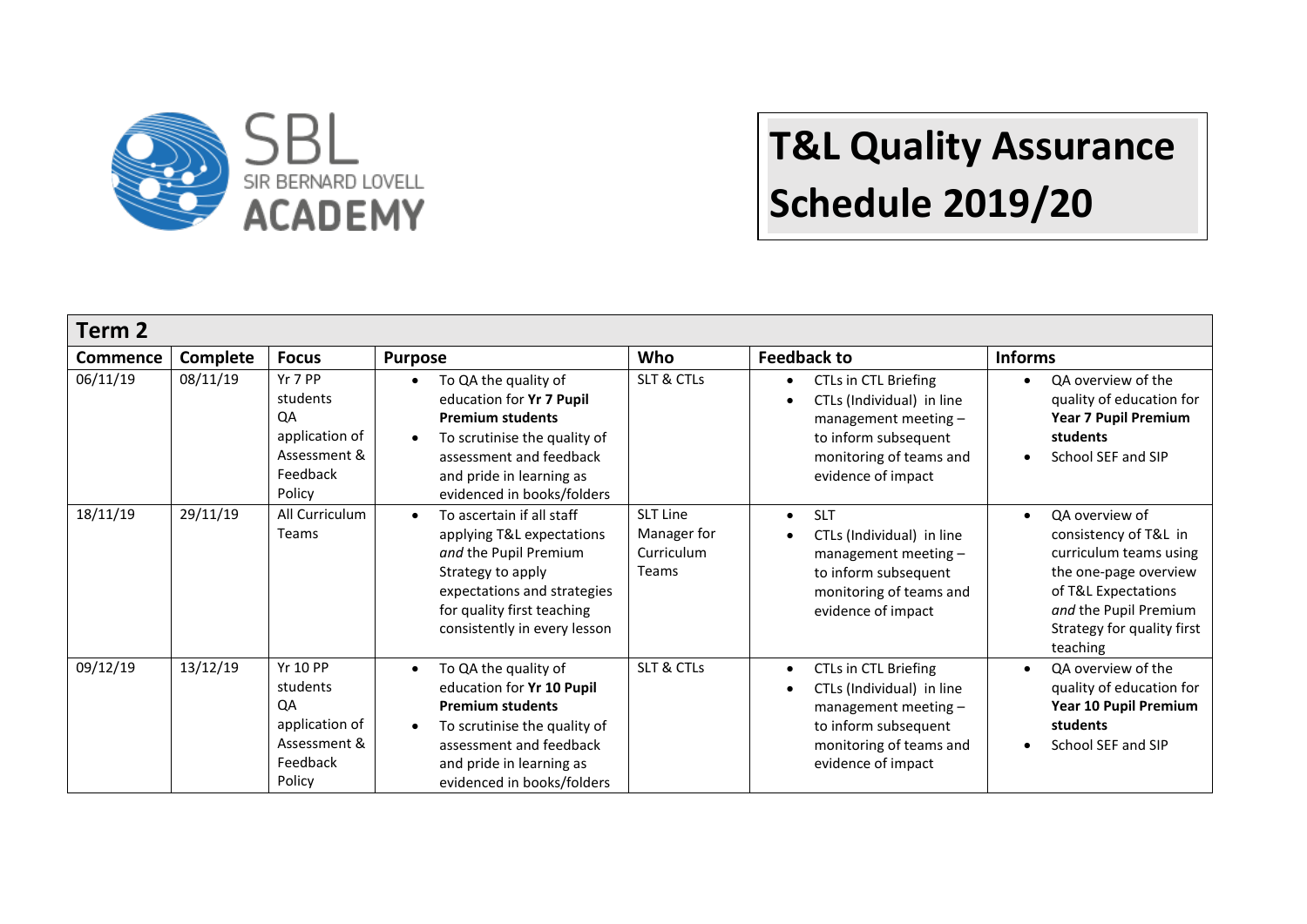

| Term 3          |          |                                                                                                                     |                                                                                                                                           |                                                                                                                           |                                                                                                                                                                                              |                                                                                                                                     |  |
|-----------------|----------|---------------------------------------------------------------------------------------------------------------------|-------------------------------------------------------------------------------------------------------------------------------------------|---------------------------------------------------------------------------------------------------------------------------|----------------------------------------------------------------------------------------------------------------------------------------------------------------------------------------------|-------------------------------------------------------------------------------------------------------------------------------------|--|
| <b>Commence</b> | Complete | <b>Focus</b>                                                                                                        | <b>Purpose</b>                                                                                                                            | <b>Who</b>                                                                                                                | <b>Feedback to</b>                                                                                                                                                                           | <b>Informs</b>                                                                                                                      |  |
| 07/01/20        | 17/01/20 | Consistent<br>application of<br>Assessment &<br>Feedback<br>Policy across<br>Year 8 (Social<br>Sciences Year<br>12) | To scrutinise the quality of<br>$\bullet$<br>assessment and feedback<br>and pride in learning as<br>evidenced in<br>books/folders         | SLT link & CTLs                                                                                                           | <b>SLT</b><br>$\bullet$<br>CTLs (Individual) in line<br>management meeting -<br>to inform subsequent<br>monitoring of teams and<br>evidence of impact                                        | QA overview of the<br>$\bullet$<br>quality of education for<br>Year 8 students<br>School SEF and SIP<br>$\bullet$                   |  |
| 20/01/20        | 31/01/20 | Consistent<br>application of<br>Assessment &<br>Feedback<br>Policy across<br>Year 9 (Social<br>Sciences Year<br>13) | To scrutinise the quality of<br>$\bullet$<br>assessment and feedback<br>and pride in learning as<br>evidenced in<br>books/folders         | SLT link & CTLs                                                                                                           | <b>SLT</b><br>$\bullet$<br>CTLs (Individual) in line<br>management meeting -<br>to inform subsequent<br>monitoring of teams and<br>evidence of impact                                        | QA overview of the<br>$\bullet$<br>quality of education for<br>Year 9 students<br>School SEF and SIP<br>$\bullet$                   |  |
| 03/02/20        | 10/02/20 | Consistent<br>application of<br>Assessment &<br>Feedback<br>Policy for all<br>Year 11 PP<br>students                | To scrutinise the quality of<br>$\bullet$<br>assessment and feedback<br>and pride in learning as<br>evidenced in<br>books/folders for all | SLT, CTLs & any<br>staff wishing to<br>participate in<br>cross-curricular<br>work sample of all<br>Year 11 PP<br>students | <b>SLT</b><br>$\bullet$<br>CTLs in CTL Briefing<br>$\bullet$<br>CTLs (Individual) in line<br>management meeting $-$<br>to inform subsequent<br>monitoring of teams and<br>evidence of impact | QA overview of the<br>$\bullet$<br>quality of education for<br>Year 11 Pupil Premium<br>students<br>School SEF and SIP<br>$\bullet$ |  |